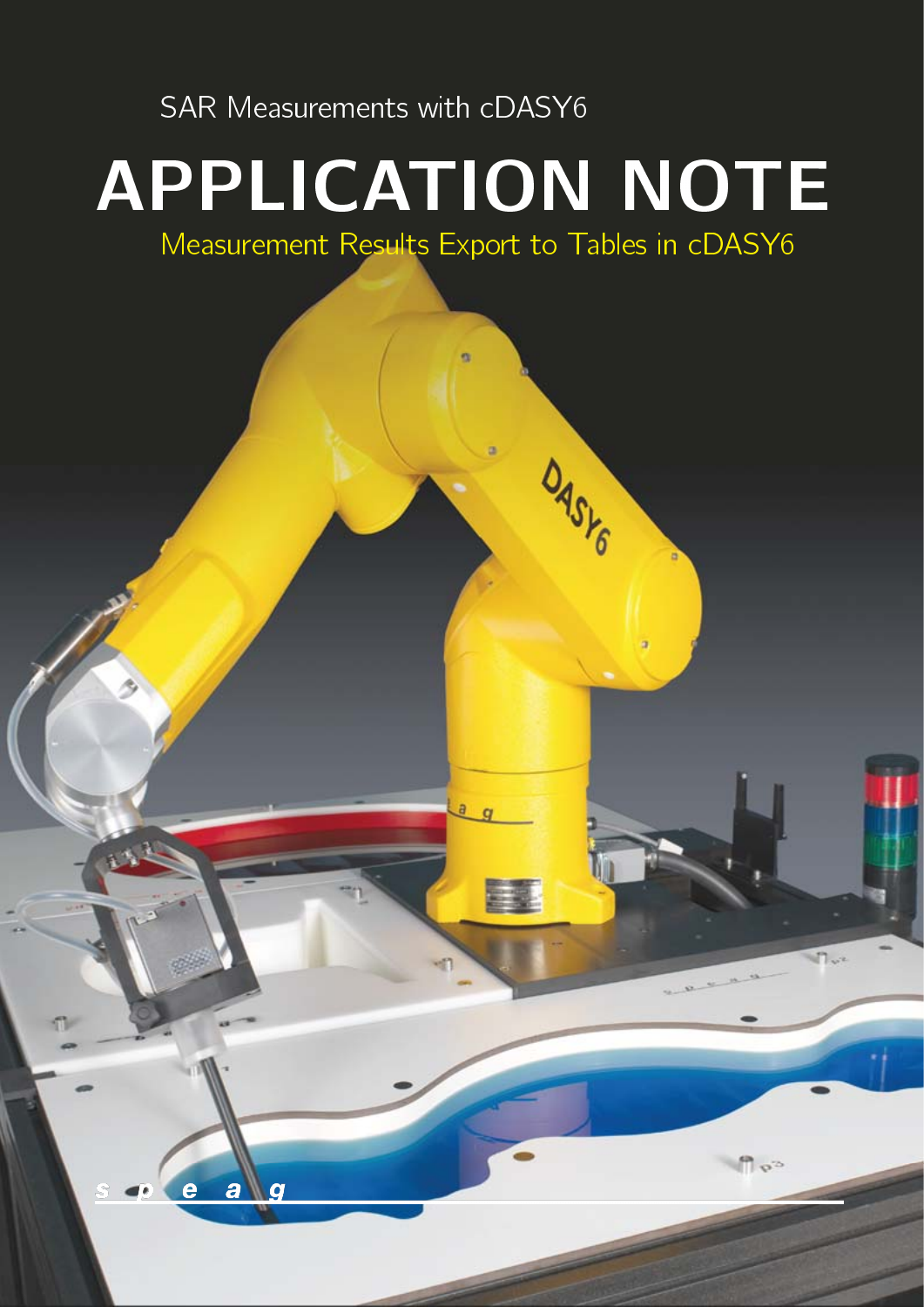# Advanced Measurement Results Export to Tables

# 1 Introduction

[cDASY6](#page-0-0) features an advanced measurement results export function to tables in various file formats. The number and content of the tables is fully defined by the end user in a template file. No programming knowledge is required. The data will be inserted at the user defined locations only; the already existing text or pictures will remain unchanged.

This application note describes firstly the different categories of tables that can be generated. Then, the workflow to generate tables from the measurement data is presented. Finally, the template file customization process is shown.

# <span id="page-1-0"></span>2 Different Categories of Tables

[cDASY6](#page-0-0) divides the measurement data into several categories that can be exported into separate tables:

- The SAR Measurements table contains the exposure conditions, communication systems and SAR results for each test conditions defined in the current project.
- . The System Performance Checks table summarizes the results of the system verification like SAR deviation from dipole targets and isotropy error
- The Conducted Power Measurements table contains the measured and maximum power as well as the tune-up factor for each test condition
- The Device Description table contains information on the name and dimensions of the DUT ( Device Under Test)
- The Samples Description table summarizes information on the samples used in this project
- The Wireless Technologies table contains the technology options and frequency bands supported by the DUT
- The Medium Verication table summarizes the dielectric properties of the TSL (Tissue Simulating Liquid) used in the current project.

Each of the above tables can be split into sub-tables using advanced filtering functions. The exhaustive list of the data that can be exported is given in [Appendix A](#page-8-0)

# 3 Measurement Results Export Workflow

The procedure below describes how the measurement results can be exported to the tables predefined in the template file:

 $\bullet$  If necessary, prepare the template file according to the instructions in section [4](#page-2-0)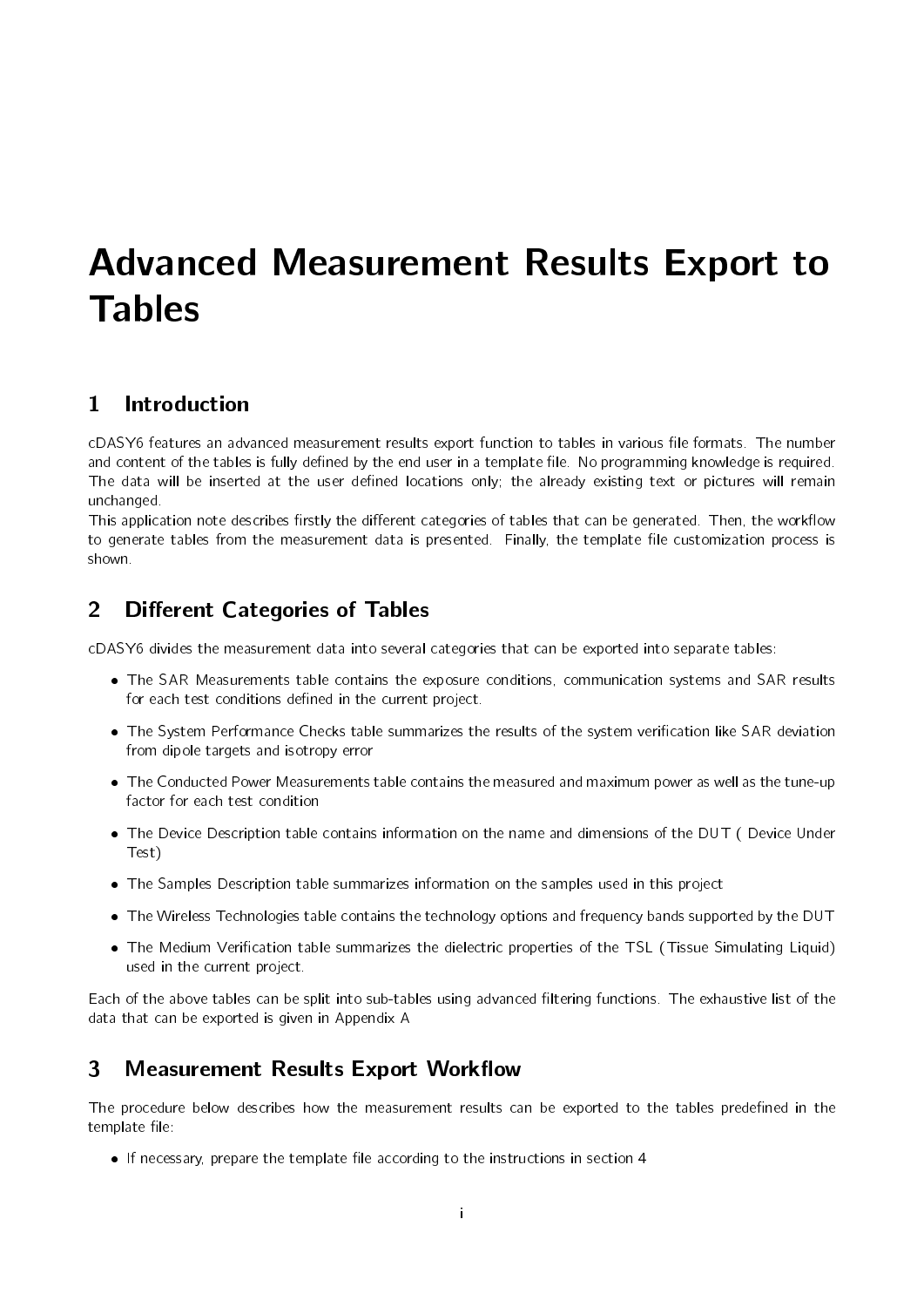- $\bullet$  Open in [cDASY6](#page-0-0) the project file that contains the measurements to be exported
- Go to Measurement mode and click on the Table tool
- Select the category of table to be exported
- Click on Export and select the table generator to be used

The measurement data will be inserted in the template file filled which will be saved in the same directory as the project file.

# <span id="page-2-0"></span>4 Word Template Customization

#### 4.1 Overview

The measurement data will be exported in the tables predefined in the Word template file. The other parts of the document will remain unchanged.

Each predefined table contains its category (c.f., section [2\)](#page-1-0), optional filters (i.e., export only measurements performed on Left Head phantom section) and a template row which defines the columns contents (for instance column 1 will contain the phantom section). A header which will not be modified by the exported might be added. During the data export process, the template row is removed and a row is created per measurement.

#### 4.2 Template Preparation

#### Definitions

The table category and other possible options are defined in the Description field located in the Alternative Text options of the Table Properties. The Table Properties can be accessed in Word via the context menu when a table is selected.

The auto fill, meas type and template lines are required definitions. The measurement data for the table will not be exported if any of the definitions are missing.

The template table will be filled only if the auto fill option is present and set to the value True. The table category is defined using the meas type field. The possible values are DUT (Device under test description), WT (Wireless technologies), SD (Samples description), CPM (Conducted power measurements), .MED (Dielectric properties measurements), SPC (System performance checks) and SAR (Specific absorption rate measurements). The template lines describes how many rows are used for each measurement. Examples of measurements exported on multiple rows are shown in Figure [1.3](#page-5-0) The sort and merge are optional definitions. The sort option orders the measurements alphabetically according to the values in the specified columns. The merge option is to be used in combination to sort. If enabled, adjacent cells containing equal values will be merged. Examples are provided in TODO: add reference.

| Table 1.1 summarizes the different definitions available |  |  |  |
|----------------------------------------------------------|--|--|--|
|----------------------------------------------------------|--|--|--|

<span id="page-2-1"></span>

| Option         | <b>Typical Values</b> | Description                                                                              |
|----------------|-----------------------|------------------------------------------------------------------------------------------|
| meas type      | SPC SAR               | Category of measurements that will be exported.                                          |
| auto fill      | True, False           | Data will be exported in this table only if set to True.                                 |
| template lines | integer               | Number of rows used for each measurement.                                                |
| sort           | [Position, Band]      | Sort the measurements alphabetically according to the values in the<br>specified columns |
| merge          | [Phantom, Position]   | Merge adjacent cells that contains equial values.                                        |

Table 1.1: Definitions which can be specified in the table's Alternative Text in the field Description.

Figure [1.1](#page-3-0) shows how the Definitions can be entered in the Alternative Text view. Using this specific example, the exported table will have the following properties:

It will be filled with data (auto  $\text{fill} = \text{True}$ )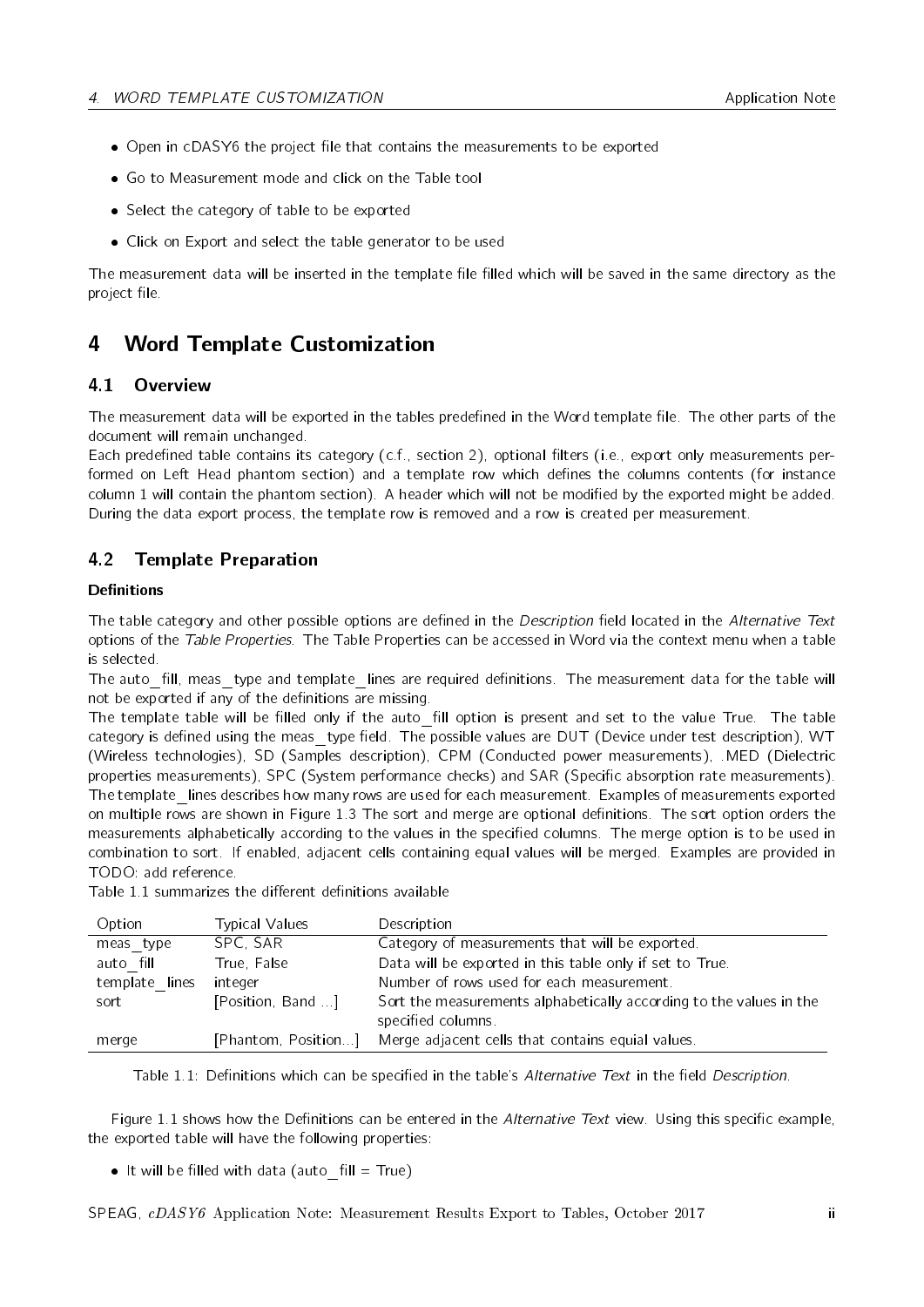- It will contain SAR measurement results (meas  $type = SAR$ )
- The adjacent cells having equal values in the column Phantom, Test Distance and Position will be merged
- <span id="page-3-0"></span>The columns Phantom, Test Distance and Frequency will be sorted alphabetically

| Table                   | Row                    | Column                                                                                                                                                                                                                                                                                                                                                                                                         | Cell | Alt Text |  |  |
|-------------------------|------------------------|----------------------------------------------------------------------------------------------------------------------------------------------------------------------------------------------------------------------------------------------------------------------------------------------------------------------------------------------------------------------------------------------------------------|------|----------|--|--|
|                         |                        |                                                                                                                                                                                                                                                                                                                                                                                                                |      |          |  |  |
| Title                   |                        |                                                                                                                                                                                                                                                                                                                                                                                                                |      |          |  |  |
|                         | 'Band UID': '20021'    |                                                                                                                                                                                                                                                                                                                                                                                                                |      |          |  |  |
| Description             |                        |                                                                                                                                                                                                                                                                                                                                                                                                                |      |          |  |  |
|                         |                        |                                                                                                                                                                                                                                                                                                                                                                                                                |      |          |  |  |
| <b>Alternative Text</b> |                        |                                                                                                                                                                                                                                                                                                                                                                                                                |      |          |  |  |
|                         | understand the object. | Titles and descriptions provide alternative, text-based representations of the<br>information contained in tables, diagrams, images, and other objects. This information<br>is useful for people with vision or cognitive impairments who may not be able to see or<br>A title can be read to a person with a disability and is used to determine whether they<br>wish to hear the description of the content. |      |          |  |  |

Figure 1.1: Example of Definitions and Filters specified in the Alternative Text options

#### Filters

Measurement data from the same category might be split over several tables in the compliance report. For instance, SAR results for each measured frequency band are usually exported in a separate table. The filter function has been implemented for this purpose. Filters are specified in the Title field located in the Alternate Text options of the Table properties. If no filter is specified, all the data belonging to the table category will be exported. Figure [1.5](#page-7-0) shows how to export SAR measurements performed on the WCDMA Band I only.

#### 4.2.1 Template Row

The Template Row is used to specify the column contents. It consists of one or multiple rows that are automatically deleted once the measurement data have been exported. Each cell contains the name of the quantity to be exported.

The columns width can be fixed by disabling the Automatically resize to fit contents feature in Table Properties » Table » Options... The  $\hat{\ }$  is used to indicate that the cell will not contain any data and must be merged with the one above. This feature is used only if the Template Row has at least two rows. If the text in the cell starts with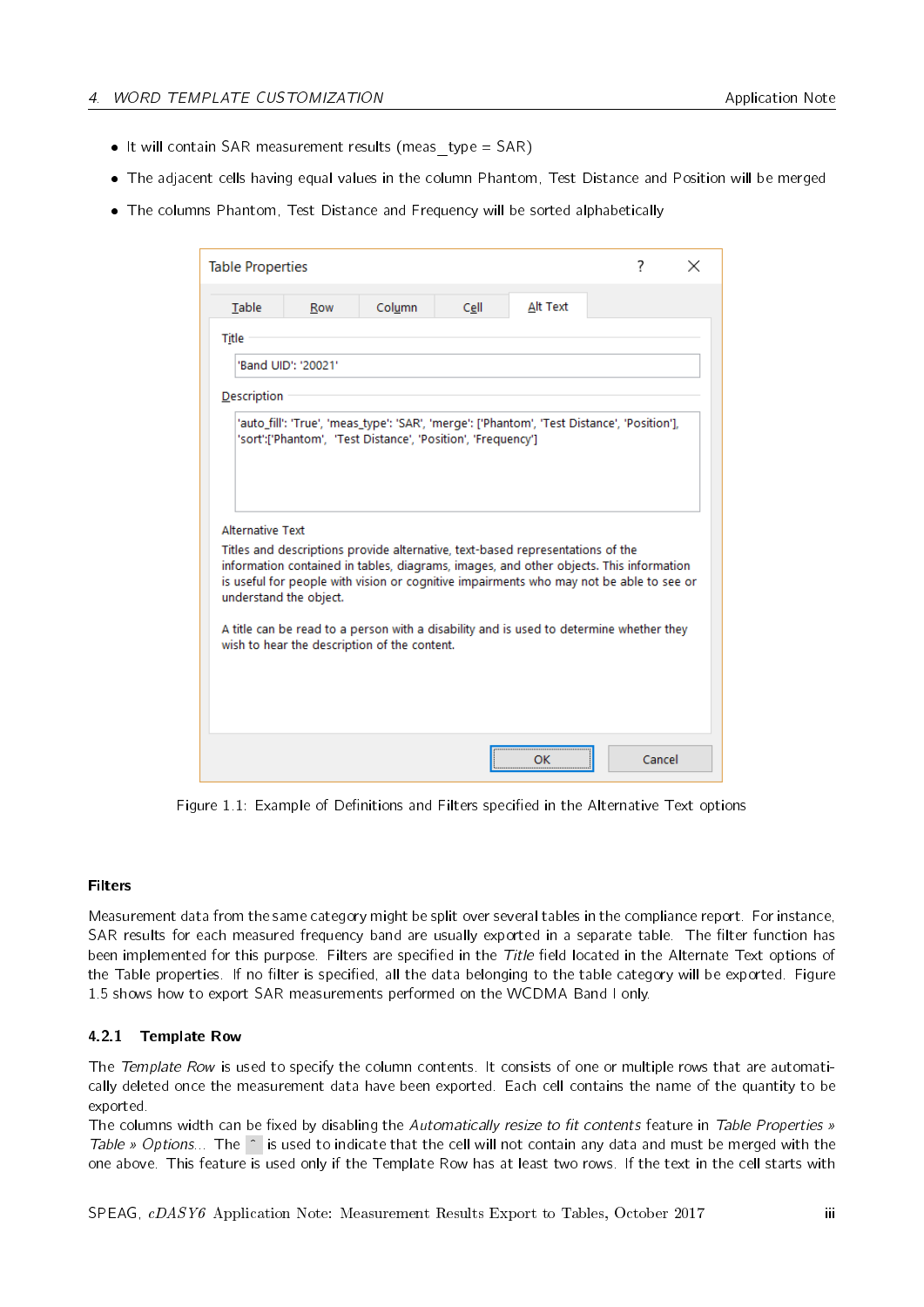the character #, no measurement data will be exported in this column. Instead, the text entered by the user will be duplicated on each row.

The exhaustive list of possible keys for each table category is provided in [Appendix A.](#page-8-0)

| <b>Name</b>     | Manufacturer            | Height<br>[mm] | Width<br>[mm] | <b>Thickness</b><br>[mm] |
|-----------------|-------------------------|----------------|---------------|--------------------------|
| <b>DUT Name</b> | <b>DUT Manufacturer</b> | DUT Height     | DUT Width     | <b>DUT</b><br>Thickness  |

Figure 1.2: Example of a Template Row for the DUT Description Table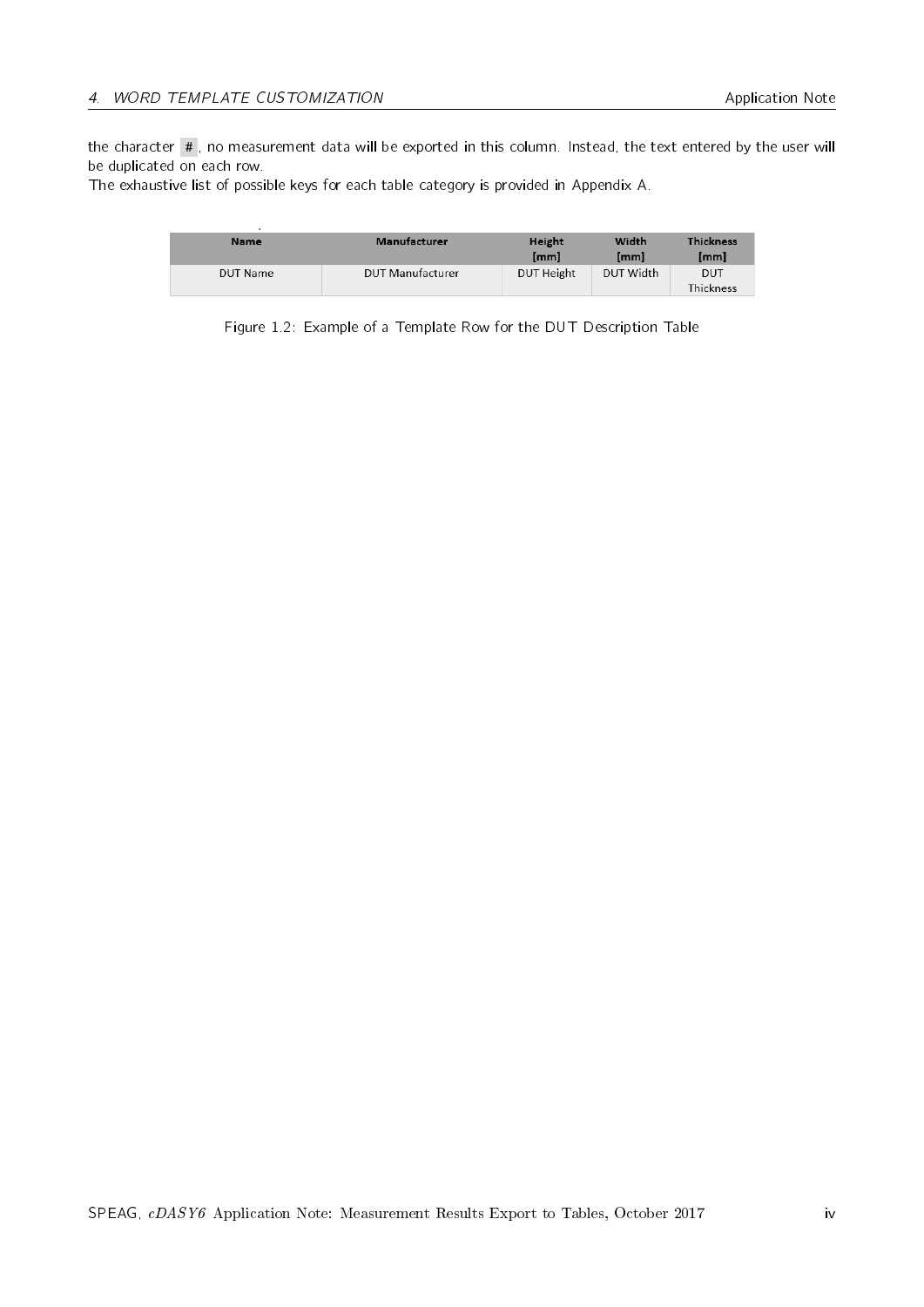#### 4.3 Examples of Table Export

#### 4.3.1 Wireless Technologies

<span id="page-5-0"></span>Figure [1.3](#page-5-0) shows the template settings and exported table for the supported wireless technologies of the device measured in the project.

| <b>Table Properties</b>         |                                        |        |                                   |          | 7 | ×                                                      |
|---------------------------------|----------------------------------------|--------|-----------------------------------|----------|---|--------------------------------------------------------|
| Table                           | Row                                    | Column | Cell                              | Alt Text |   |                                                        |
| Title                           |                                        |        |                                   |          |   |                                                        |
|                                 |                                        |        |                                   |          |   |                                                        |
| Description                     |                                        |        |                                   |          |   |                                                        |
|                                 | 'auto_fill': 'True', 'meas_type': 'WT' |        |                                   |          |   |                                                        |
|                                 |                                        |        |                                   |          |   |                                                        |
| Wireless Technologies           |                                        |        |                                   |          |   |                                                        |
| <b>Technology</b>               |                                        |        | <b>Frequency Bands</b>            |          |   | <b>Options</b>                                         |
| Technology                      |                                        |        | Frequency Bands                   |          |   | Options                                                |
| Wireless Technologies           |                                        |        |                                   |          |   |                                                        |
| <b>Technology</b><br><b>GSM</b> |                                        |        | <b>Frequency Bands</b><br>GSM 850 |          |   | <b>Options</b><br>Class: B                             |
|                                 |                                        |        | <b>DCS 1800</b>                   |          |   | Max Number Uplink Slots: 4<br>Modulations: GPRS, VOICE |
| <b>WCDMA</b>                    |                                        |        | Band 1, UTRA/FDD                  |          |   | UMTS (Rel. 99)                                         |
|                                 |                                        |        | Band 5, UTRA/FDD                  |          |   | HSDPA (Rel. 5)                                         |
| LTE-FDD                         |                                        |        | Band 4, E-UTRA/FDD                |          |   | QPSK<br>16-QAM                                         |
| LTE-TDD                         |                                        |        | Band 41, E-UTRA/TDD               |          |   | QPSK                                                   |
|                                 |                                        |        |                                   |          |   | 16-QAM                                                 |
| <b>IEEE 802.11b</b>             |                                        |        | WLAN 5GHz                         |          |   | Bandwidth: 20 MHz                                      |
|                                 |                                        |        | WLAN 2.4GHz                       |          |   | Duty Cycle: 100.0 %                                    |
| <b>IEEE 802.11a</b>             |                                        |        | WLAN 5GHz                         |          |   | Bandwidth: 20 MHz                                      |
| <b>IEEE 802.11n</b>             |                                        |        | WLAN 2.4GHz<br>WLAN 5GHz          |          |   | Duty Cycle: 100.0 %                                    |
|                                 |                                        |        | WLAN 2.4GHz                       |          |   | Bandwidth: 20 MHz, 40 MHz<br>Duty Cycle: 100.0 %       |
| <b>IEEE 802.11ac</b>            |                                        |        | WLAN 5GHz                         |          |   | Bandwidth: 20 MHz, 40                                  |
|                                 |                                        |        | WLAN 2.4GHz                       |          |   | MHz, 80 MHz, 160 MHz                                   |
| <b>Bluetooth</b>                |                                        |        | ISM 2.4 GHz Band                  |          |   | Duty Cycle: 100.0 %<br>Mode: DH1                       |

Figure 1.3: Typical Template Table and Exported Data for Wireless Technologies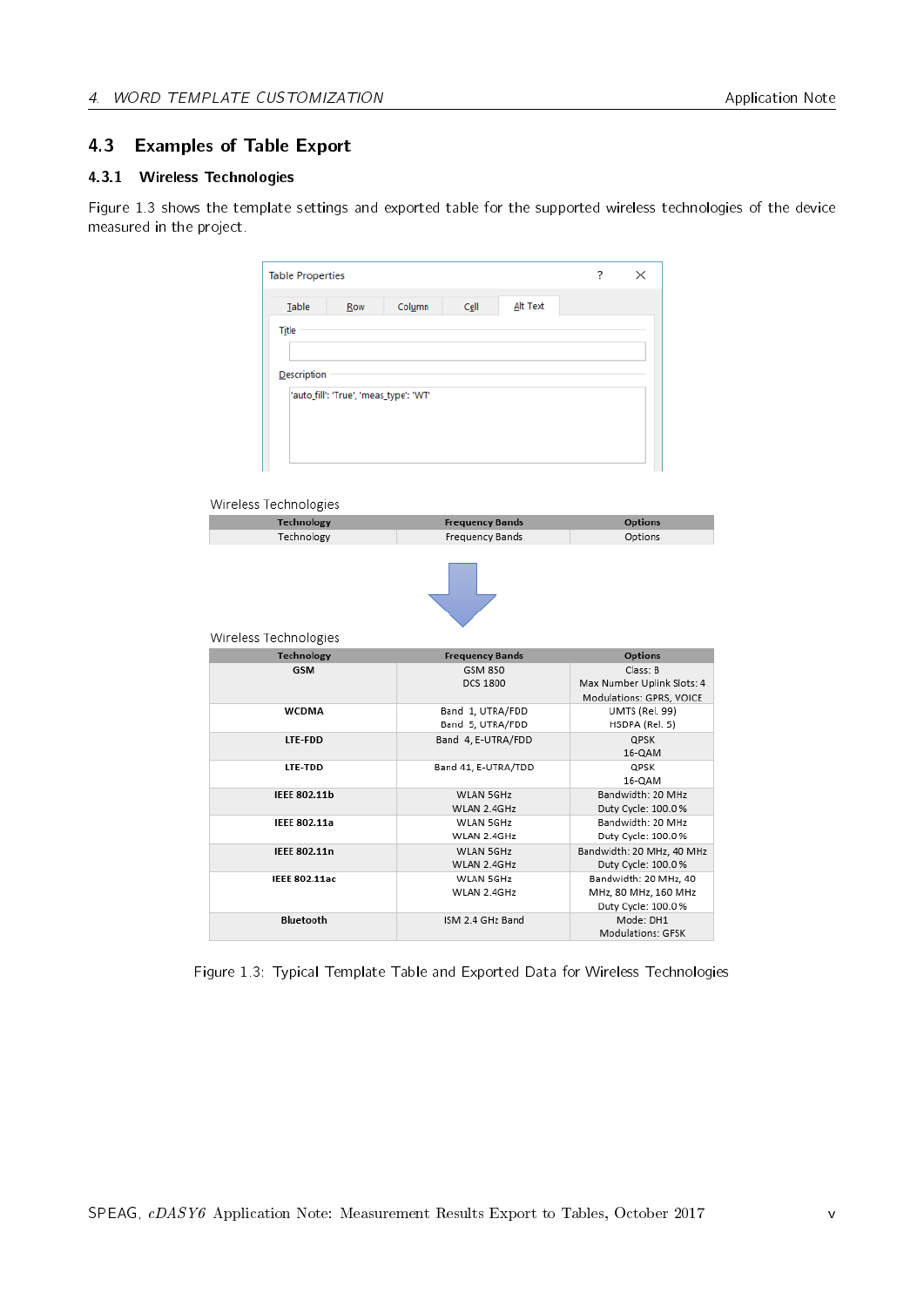#### 4.3.2 System Performance Checks

<span id="page-6-0"></span>Figure [1.4](#page-6-0) shows the template settings and exported table for the system performance checks measured in the project.

| <br>Alt Text<br>Cell<br>Column<br>Table<br>ŧ<br>Row<br>Title   |  |
|----------------------------------------------------------------|--|
|                                                                |  |
|                                                                |  |
|                                                                |  |
| Description                                                    |  |
| 'auto_fill': 'True', 'meas_type': 'SPC', 'template_lines': '2' |  |

#### System Performance Checks

| <b>Date</b>                     | <b>Tissue</b>  | Frea<br>[MHz]      | <b>Dipole</b>  | Vol  | Power<br>[dBm]             | Target (1W)<br>[W/kg]  | Meas.<br>[W/Kg]   | Dev.<br>[%]        |
|---------------------------------|----------------|--------------------|----------------|------|----------------------------|------------------------|-------------------|--------------------|
| Measurement<br>Date             | Medium<br>Type | Frequency<br>[MHz] | Dipole<br>Name | #1g  | <b>Feed Power</b><br>[dBm] | Target 1g<br>[W/Kg/W]  | SAR 1g<br>[W/Kg]  | Dev.<br>1g [%]     |
| $\boldsymbol{\mathsf{\Lambda}}$ | $\Lambda$      | ٨                  | Λ              | #10g | ٨                          | Target 10g<br>[W/Kg/W] | SAR 10g<br>[W/Kg] | Dev.<br>10g<br>[%] |



System Performance Checks

| <b>Date</b> | <b>Tissue</b> | Frea<br>[MHz] | <b>Dipole</b> | Vol             | Power<br>[dBm] | Target (1W)<br>[W/kg] | Meas.<br>[W/Kg] | Dev.<br>[%] |
|-------------|---------------|---------------|---------------|-----------------|----------------|-----------------------|-----------------|-------------|
| 2017-Oct-24 | MSL           | 2450.0        | D2450V2       | 1 <sub>g</sub>  | 17.00          | 51.2                  | 2.50            | $-2.6$      |
|             |               |               | - SN5678      | 10g             |                | 23.7                  | 1.20            | 1.0         |
| 2017-Oct-24 | MSL           | 5600.0        | D5GV2 -       | 1g              | 17.00          | 76.1                  | 3.92            | 2.8         |
|             |               |               | SN1234        | 10 <sub>g</sub> |                | 21.2                  | 1.11            | 4.5         |
| 2017-Oct-24 | MSL           | 5800.0        | D5GV2 -       | 1g              | 17.00          | 74.1                  | 3.64            | 2.0         |
|             |               |               | SN1234        | 10 <sub>g</sub> |                | 20.5                  | 1.06            | 3.2         |
| 2017-Oct-24 | MSL           | 5300.0        | D5GV2 -       | 1g              | 17.00          | 74.2                  | 3.68            | $-1.1$      |
|             |               |               | SN1234        | 10 <sub>g</sub> |                | 20.7                  | 1.07            | 3.1         |

Figure 1.4: Typical Template Table and Exported Data for System Performance Checks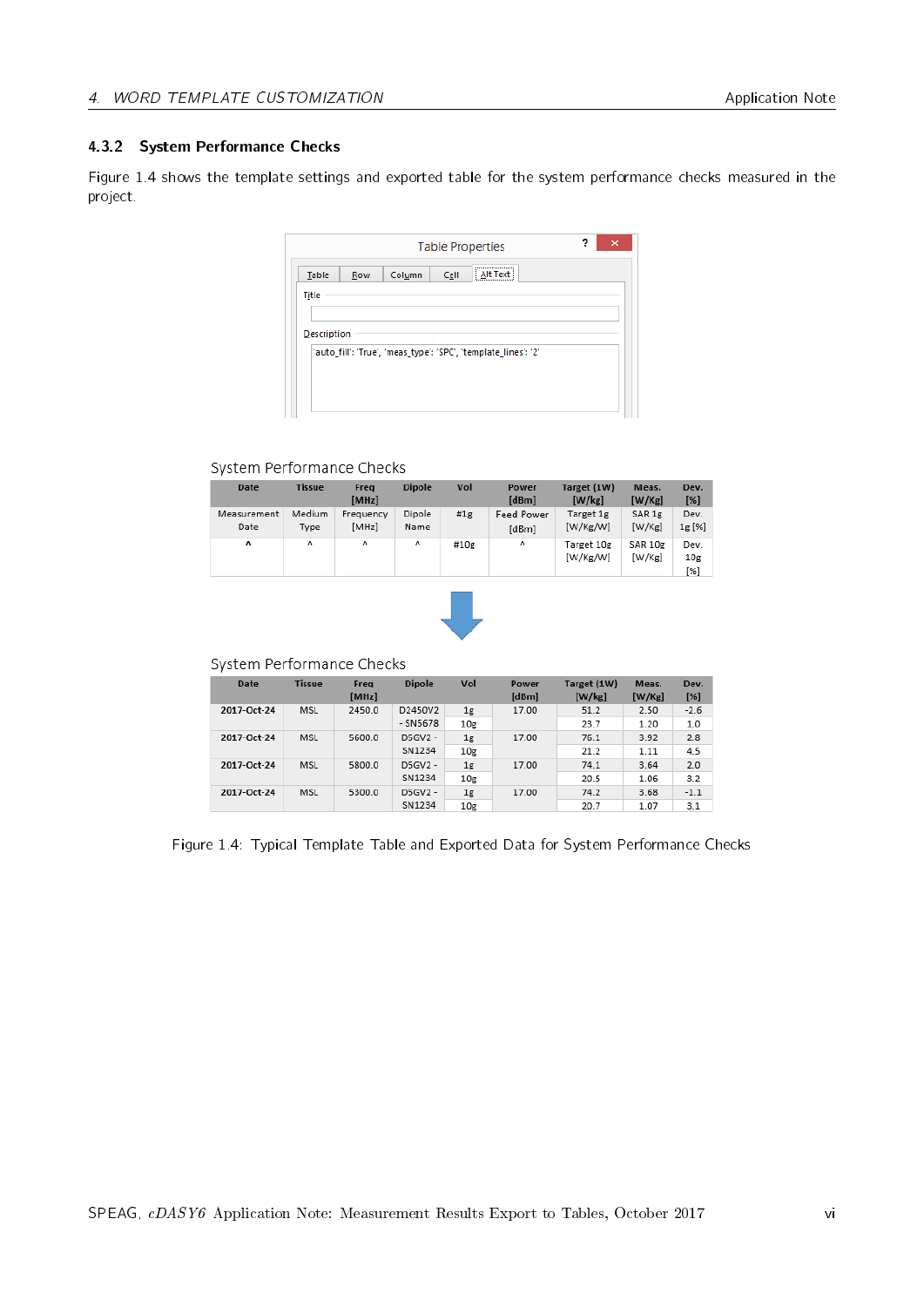#### 4.3.3 SAR Measurements

<span id="page-7-0"></span>Figure [1.5](#page-7-0) shows the template settings and exported table for the SAR measurements performed in the project. In this specific example, SAR measurement results will be exported for WCDMA Band I only. The measurements will be alphabetically sorted by Phantom, Test Distance and Frequency. Adjacent cells with equal values for the collumns Phantom, Test Distance and Position will be merged.

| Table       | <b>Row</b>          | Column                                                       | Cell | Alt Text                                                                                    |  |
|-------------|---------------------|--------------------------------------------------------------|------|---------------------------------------------------------------------------------------------|--|
| Title       |                     |                                                              |      |                                                                                             |  |
|             |                     |                                                              |      |                                                                                             |  |
|             | 'Band UID': '20000' |                                                              |      |                                                                                             |  |
|             |                     |                                                              |      |                                                                                             |  |
|             |                     |                                                              |      |                                                                                             |  |
|             |                     |                                                              |      |                                                                                             |  |
|             |                     |                                                              |      |                                                                                             |  |
| Description |                     | 'sort':['Phantom', 'Test Distance', 'Position', 'Frequency'] |      | 'auto_fill': 'True', 'meas_type': 'SAR', 'merge': ['Phantom', 'Test Distance', 'Position'], |  |
|             |                     |                                                              |      |                                                                                             |  |

#### WCDMA Band L

| Phantom         | <b>Dist</b><br>[mm] | Pos          | <b>Mode</b> | Ch     | Freq<br>[MHz] | <b>Scaling</b><br>[dB]        | Meas.<br>1 <sub>g</sub><br>[W/Kg] | Scal. 1g<br>[W/Kg]                  |
|-----------------|---------------------|--------------|-------------|--------|---------------|-------------------------------|-----------------------------------|-------------------------------------|
| Phantom         | Test<br>Distance    | Position     | Mode        | Channe | Freque<br>ncy | Tune-<br>up<br>Factor<br>[dB] | SAR<br>unscaled<br>1g<br>[W/Kg]   | SAR<br>powersc<br>aled 1g<br>[W/Kg] |
|                 |                     |              |             |        |               |                               |                                   |                                     |
| WCDMA Band I    |                     |              |             |        |               |                               |                                   |                                     |
| Phantom         | <b>Dist</b><br>[mm] | Pos          | <b>Mode</b> | $ch$   | Freq<br>[MHz] | <b>Scaling</b><br>[dB]        | Meas.<br>1 <sub>g</sub><br>[W/Kg] | Scal. 1g<br>[W/Kg]                  |
|                 |                     |              | Rel. 99 RMC | 9612   | 1922.4        | 0.12                          | 0.780                             | 0.802                               |
| <b>Flat HSL</b> | 5.0                 | <b>FRONT</b> | Rel. 99 RMC | 9750   | 1950.0        | 0.14                          | 0.852                             | 0.880                               |
|                 |                     |              | Rel. 99 RMC | 9888   | 1977.6        | 0.11                          | 0.829                             | 0.850                               |

Figure 1.5: Typical Template Table and Exported Data for SAR Measurements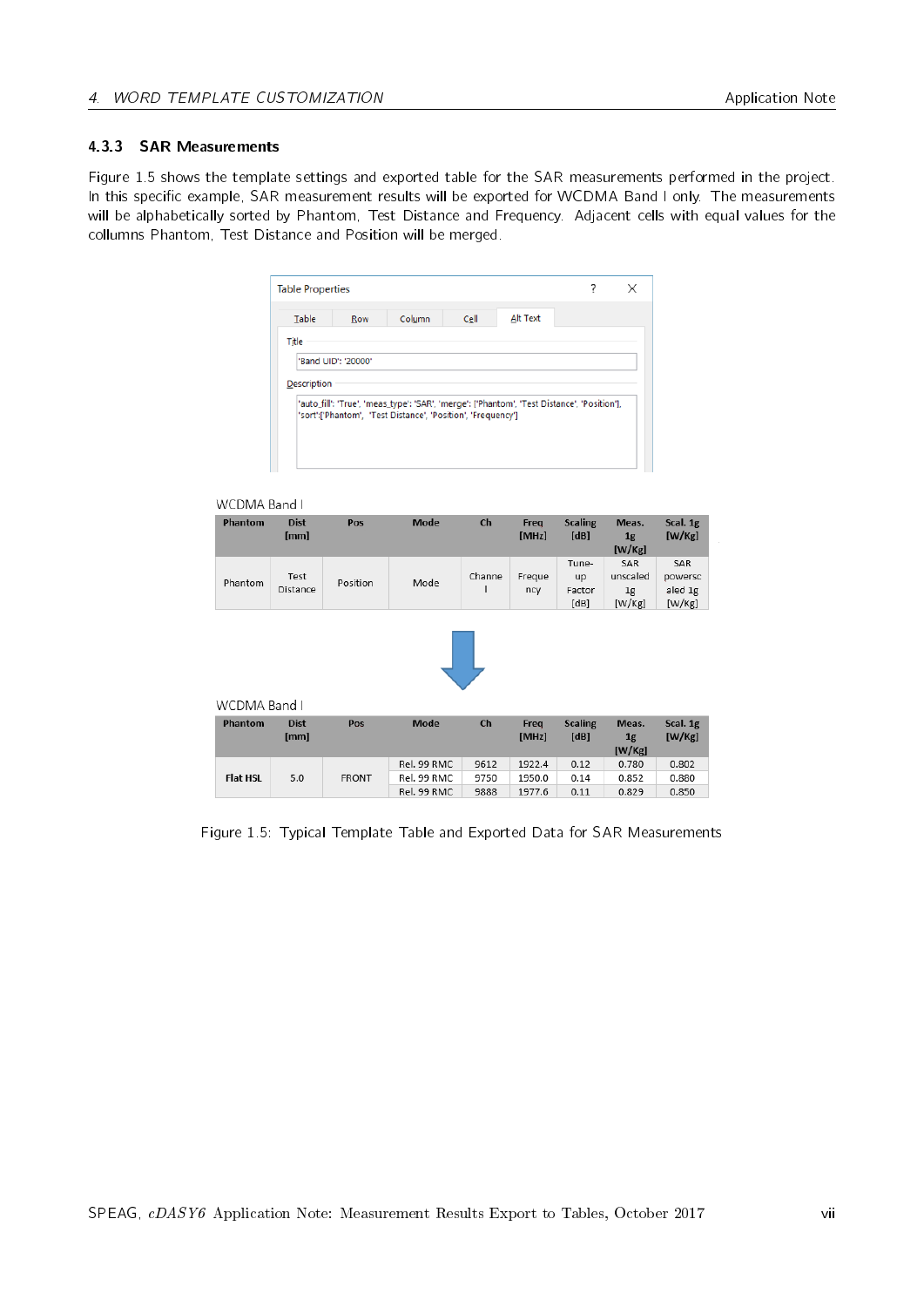# <span id="page-8-0"></span>Appendix A Keys

The following tables list some of the keywords used to specify the attributes of the measurement data. Keys for SAR and Conducted Power Measurements are given in Table [2,](#page-8-1) and for System Performance Checks (SPCs) in Table [3,](#page-9-0) respectively.

<span id="page-8-1"></span>

| Key                                  | <b>Description</b>                                            |
|--------------------------------------|---------------------------------------------------------------|
| Phantom                              | Phantom section (Left Head, Flat MSL)                         |
| Position                             | DUT position (FRONT, EDGE TOP, TILT)                          |
| <b>Test Distance</b>                 | Distance DUT - phantom shell                                  |
| Job Type                             | Type of the scans                                             |
| Job Name                             | Name of the scans                                             |
| Group                                | Communication system group (GSM, LTE-FDD)                     |
| UID                                  | Communication system UID (10021, 10169)                       |
| <b>UID Revision</b>                  | Revision number of the UID (AAB, AAC)                         |
| Subframe Configuration               | Subframe configuration setting for LTE-TDD signals            |
| Uplink Downlink Configuration        | Uplink downlink configuration setting for LTE-TDD signals     |
| <b>RB</b>                            | Number of resource blocks (1, 25, 100)                        |
| <b>RB</b> Location                   | Position of the resource blocks (Low, Mid, High)              |
| Frame Length                         | Signal duration in ms                                         |
| Channel                              | Channel number                                                |
| Frequency                            | Channel frequency in MHz                                      |
| Description                          | Communication system name                                     |
| Modulation                           | Modulation scheme (QPSK, 16-QAM)                              |
| Band                                 | Name of the frequency band (GSM850)                           |
| <b>Active Slots</b>                  | GSM slots on which the signal is transmitted                  |
| Subgroup                             | WLAN subgroup (IEEE 802.11a, IEEE 802.11b)                    |
| Bitrate                              | Transmitted bitrate for WLAN signals                          |
| Duty Cycle                           | Signal duty cycle                                             |
| Bandwidth                            | Signal bandwidth in MHz                                       |
| <b>MCS</b>                           | Modulation coding scheme for WLAN                             |
| Package                              | Package name for Bluetooth signals (DH1, DH3)                 |
| Mode                                 | Mode description for WCDMA signals (Rel. 99 RMC, HSDPA)       |
| SAR unscaled 1g [W/Kg] 1             | Measured SAR with 1g averaging volume in W/Kg                 |
| SAR unscaled 10g [W/Kg] <sup>1</sup> | Measured SAR with 10g averaging volume in W/Kg                |
| SAR powerscaled 1g [W/Kg] $^1$       | Measured SAR scaled by the Power Scaling Factor in W/Kg       |
| SAR powerscaled 10g [W/Kg] $^1$      | Measured SAR scaled by the Power Scaling Factor in W/Kg       |
| Measured Power [dBm] <sup>2</sup>    | Measured conducted power in dBm                               |
| Maximum Power [dBm] <sup>2</sup>     | Maximum conducted power in dBm                                |
| Tune-up Factor [dB] <sup>2</sup>     | Difference between maximum and measured conducted power in dB |

Table 2: Available Keys for SAR and Conducted Power Measurements

<sup>1</sup> available for SAR measurements only. <sup>2</sup> available for conducted power measurements only